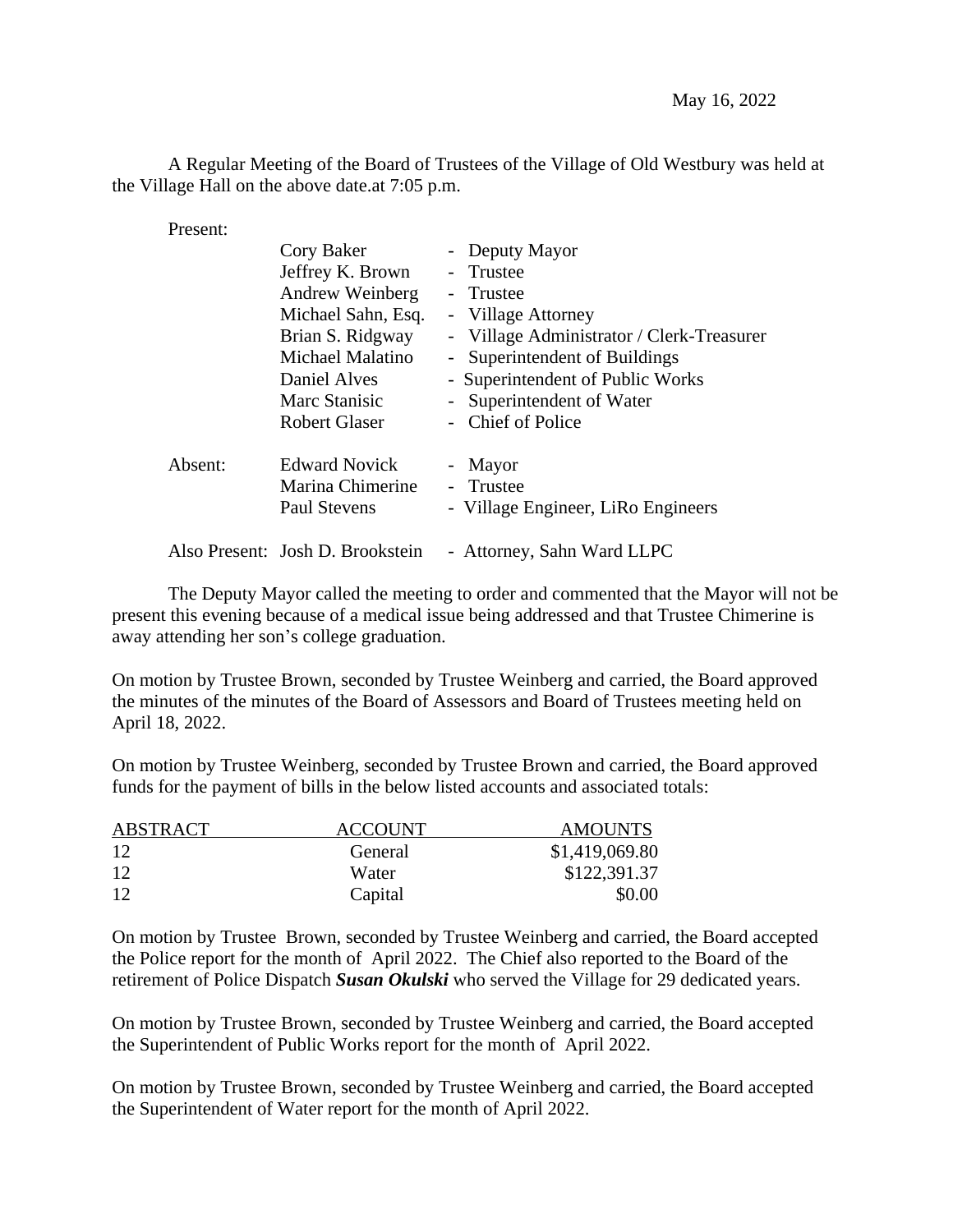## **PUBLIC HEARINGS:**

On motion of Trustee Brown, seconded by Trustee Weinberg and carried the Public Hearings were opened.

- 1. Application of Long Island University to renew it Special Use Permit to operate a parking lot on its C.W. Post Campus. Michael Sahn and Michael Malatino updated the Board that they are waiting for representatives of the College to submitted updated plans for the former Tennis Club entrance that have been requested by the Board before the parking lot Special Use Permit can be approved. On motion of Trustee Brown, seconded by Trustee Weinberg and carried, the Board will continue the application.
- 2. Application of the Glen Oaks Club located at 175 Post Road to: 1) Construct a 5,774 square foot one story golf instruction facility with indoor hitting bays, locker rooms, lobby with a bar area, and a tennis pro shop; 2) relocate the existing tennis courts and reconfigure the existing outdoor driving range and parking lot; and 3) extend the existing portico at the main entry area. Michael Sahn commented that the Board this evening will be considering a SEQA Resolution for this proposed project declaring Negative Declaration and Lead Agency status. It was also noted that this application is scheduled to appear before the Planning Board and Zoning Board of Appeals in June. On motion of Trustee Brown, seconded by Trustee Weinberg and carried, the Board will continue the application.
- 3. Renewal of the Cable Television Franchise Agreement with Cablevision Systems Long Island Corporation. Michael Sahn noted that Emilio Susa the projects architect was present this evening and suggested to the Board that this item be continued to the June meeting since the renewal agreement is still under review and the Altice Government Affairs Manager will attend the June meeting to address any questions from the public or Board. On motion of Trustee Brown, seconded by Trustee Weinberg and carried, the Board will continue the application.

On motion of Trustee Brown, seconded by Trustee Weinberg and carried the Board closed the Public Hearings.

## **NEW BUSINESS:**

- 1. On motion by Trustee Brown, seconded by Trustee Weinberg and carried the Board approved to publish a Legal Notice for the annual Village Tax Lien Sale to be held on June 17<sup>th</sup>, 2022 at Village Hall, 1 Store Hill Road at 10AM. Notices will be printed in the Village's Official Newspaper on May 18<sup>th</sup>, May 25<sup>th</sup> and June 1<sup>st</sup>.
- 2. On motion by Trustee Brown, seconded by Trustee Weinberg and carried the Board awarded the Bid for Caustic Soda to the lowest bidder *Univar Solutions*, Morrisville, PA for 25% solution for Village Wells at a price of \$1,696.50 per 1,000 gallons. Two bidders responded.